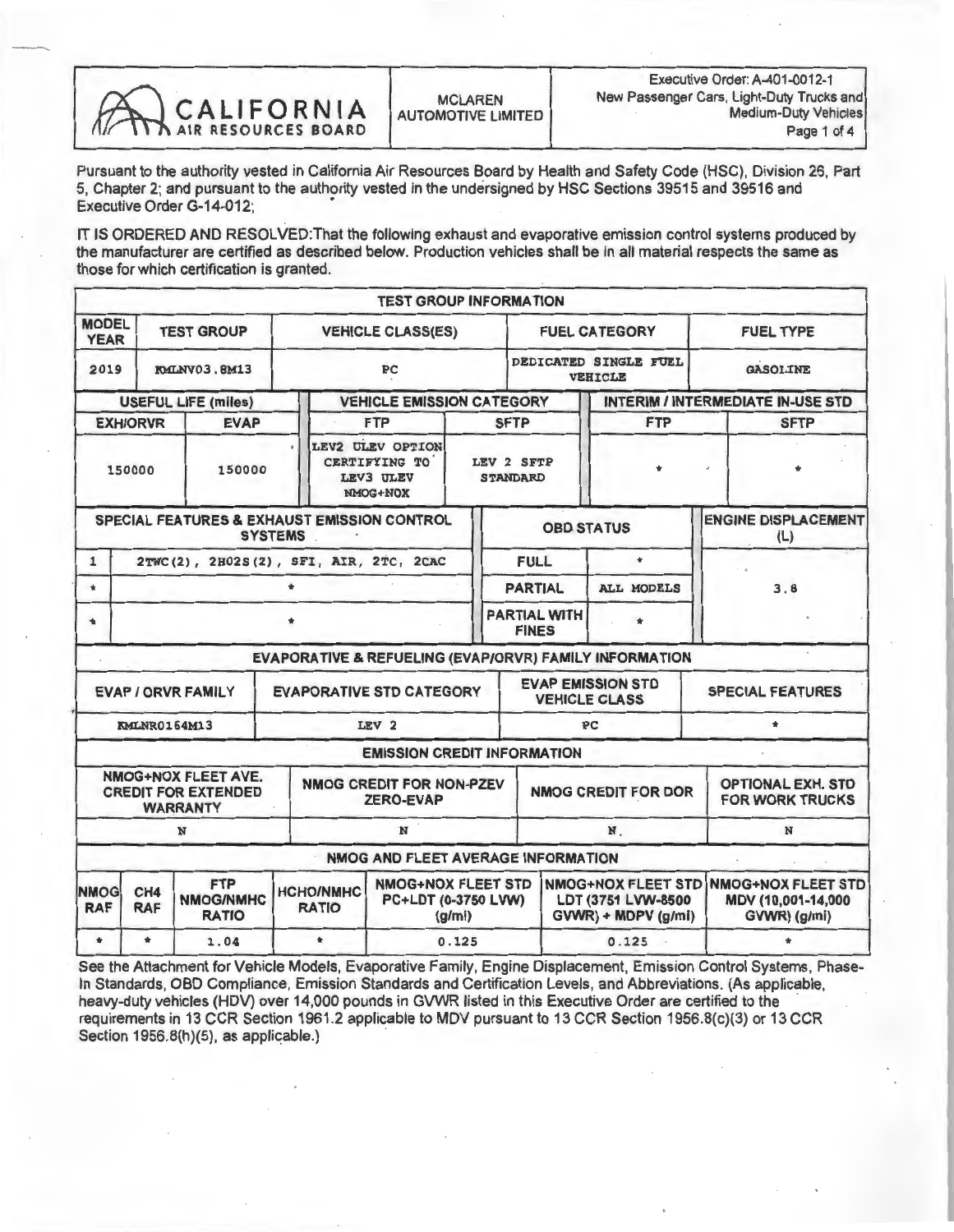CALIFORNIA AUTOMOTIVE LIMITED New Passenger Cars, Light-Duty Trucks and Medium-Duty Vehicles

Executive Order: A-401-0012-1<br>New Passenger Cars. Light-Duty Trucks and

## BE IT FURTHER RESOLVED:

The exhaust and evaporative emission standards and the certification emission levels for the listed vehicles are as listed on the Attachment. Compliance with the 50° Fahrenheit testing requirement may have been met based on the manufacturer's submitted compliance plan in lieu of testing. Any debit in the manufacturer's fleet average compliance requirement for NMOG+NOx or Vehicle Equivalent Credit (13 CCR Sections 1961.2(b)(1), 1961.2(b)(3), or<br>1961.2(c)(3), and the incorporated test procedures, as applicable), or Greenhouse Gas Emissions (13 CCR Section 1961.2(c)(3), and the incorporated test procedures, as applicable), or Greenhouse Gas Emissions (13 CCR Section 1961.3, or 17 CCR Section 95663, and the incorporated test procedures, as applicable), for PC, LDT, MDPV or MDV shall be equalized as required.

BE IT FURTHER RESOLVED:<br>For the listed vehicle models, the manufacturer has attested to compliance with Title 13, California Code of For the listed vehicle models, the manufacturer has attested to compliance with Title 13, California Code of Regulations, (13 CCR) Sections 1965 [emission control labels], 1968.2 [on-board diagnostic, full or partial compliance], 2035 et seq. [emission control warranty], 2235 [fuel tank fill pipes and openings] (gasoline and alcohol fueled vehicles only), and "High-Altitude Requirements" and "Inspection and Maintenance Emission Standards" (California 2015 and Subsequent Model Criteria Pollutant Exhaust Emission Standards and Test Procedures and 2017 and Subsequent Model Greenhouse Gas Exhaust Emission Standards and Test Procedures for PC, LDT and MDV).

This Executive Order hereby supersedes Executive Order A-401-0012 dated June 27, 2018.

Vehicles certified under this Executive Order shall conform to all applicable California emission regulations.

The Bureau of Automotive Repair will be notified by copy of this Executive Order.

Executed at El Monte, California on this  $10$  day of September 2018.

Annette Hebert, Chief

Emissions Compliance, Automotive Regulations and Science Division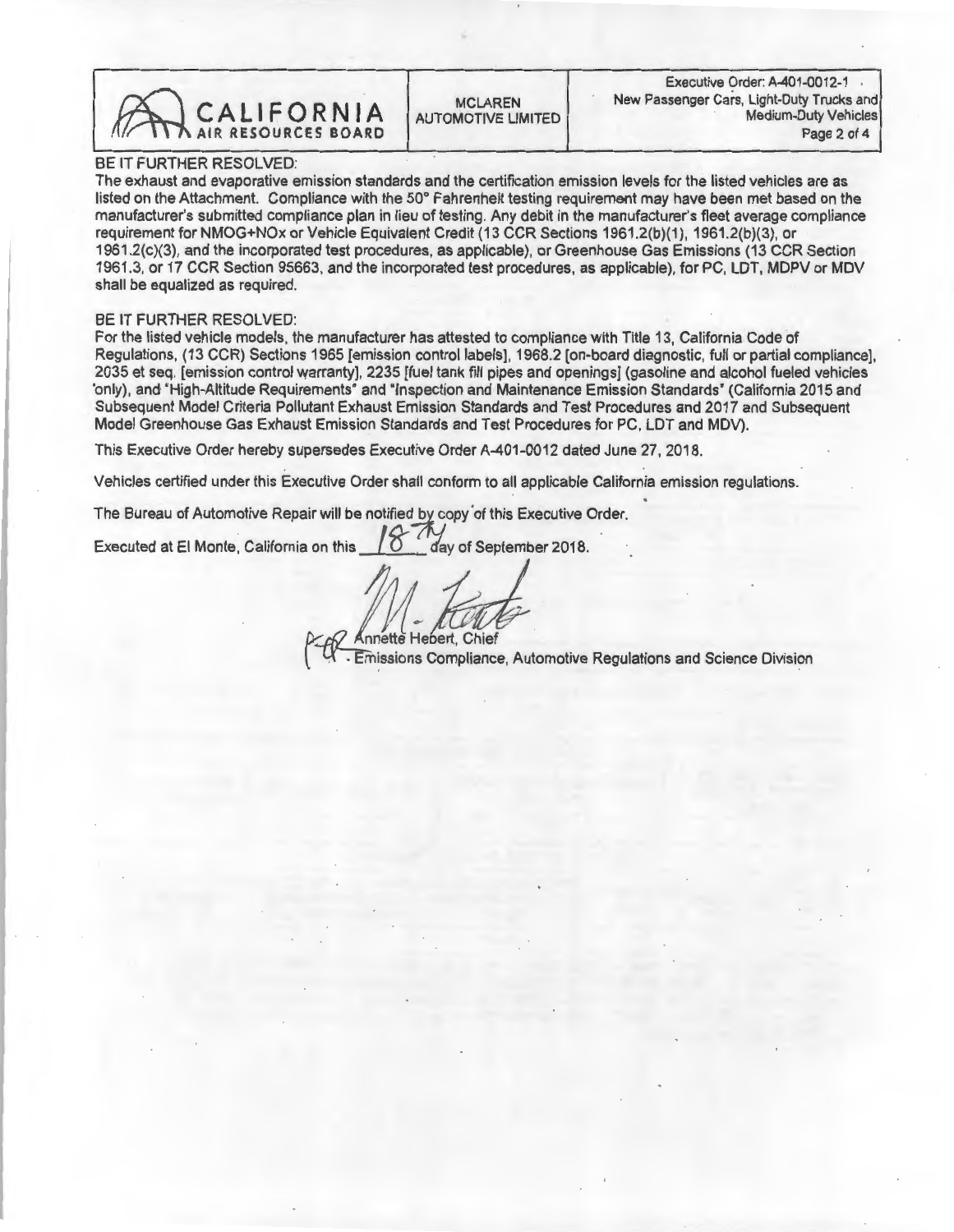| CALIFORNIA<br>AIR RESOURCES BOARD |                                             |            |                                 |                                        |                                                                              |                                   | <b>MCLAREN</b><br><b>AUTOMOTIVE LIMITED</b> |                      |                                                                                                                                                                                                                                                                                                                                                                                                                                                                                                | Executive Order: A-401-0012-1<br>New Passenger Cars, Light-Duty Trucks and<br><b>Medium-Duty Vehicles</b><br>Page 3 of 4 |                       |            |                                    |                           |               |                     |  |
|-----------------------------------|---------------------------------------------|------------|---------------------------------|----------------------------------------|------------------------------------------------------------------------------|-----------------------------------|---------------------------------------------|----------------------|------------------------------------------------------------------------------------------------------------------------------------------------------------------------------------------------------------------------------------------------------------------------------------------------------------------------------------------------------------------------------------------------------------------------------------------------------------------------------------------------|--------------------------------------------------------------------------------------------------------------------------|-----------------------|------------|------------------------------------|---------------------------|---------------|---------------------|--|
|                                   |                                             |            |                                 |                                        |                                                                              |                                   |                                             | <b>ATTACHMENT</b>    |                                                                                                                                                                                                                                                                                                                                                                                                                                                                                                |                                                                                                                          |                       |            |                                    |                           |               |                     |  |
|                                   |                                             |            |                                 |                                        | <b>EXHAUST AND EVAPORATIVE EMISSION STANDARDS AND CERTIFICATION LEVELS</b>   |                                   |                                             |                      |                                                                                                                                                                                                                                                                                                                                                                                                                                                                                                |                                                                                                                          |                       |            |                                    |                           |               |                     |  |
|                                   |                                             |            |                                 |                                        | EXHAUST EMISSION STANDARDS AND CERTIFICATION LEVELS (FTP, HWFET, 50°F, 20°F) |                                   |                                             |                      |                                                                                                                                                                                                                                                                                                                                                                                                                                                                                                |                                                                                                                          |                       |            |                                    |                           |               |                     |  |
|                                   | <b>FUEL TYPE</b>                            |            |                                 |                                        |                                                                              |                                   |                                             |                      | CH4: methane; NMOG: non-CH4 organic gas; HC: hydrocarbon; NMHC: non-CH4 HC; CO: carbon<br>monoxide; NOx: oxides of nitrogen; HCHO: formaldehyde; PM: particulate matter; RAF: reactivity<br>adjustment factor; 2DHS/3DHS [g HC/test]: 2/3 days diumal+hot-soak; RL [g HC/mi]: running loss;<br>ORVR [g HC/gallon dispensed]: on-board refueling vapor recovery; g: gram; mg: milligram; mi: mile; K:<br>1000 miles; F: degrees Fahrenheit; FTP: federal test procedure; SFTP: supplemental FTP |                                                                                                                          |                       |            |                                    |                           |               |                     |  |
|                                   |                                             |            |                                 |                                        |                                                                              | <b>NMOG+NOx</b><br>(g/m)          |                                             |                      | co<br>(g/mi)                                                                                                                                                                                                                                                                                                                                                                                                                                                                                   |                                                                                                                          | <b>NOx</b><br>(g/mi)  |            | <b>HCHO</b><br>(mg/mi)             |                           |               | <b>PM</b><br>(g/mi) |  |
|                                   |                                             |            |                                 | <b>CERT</b>                            | <b>STD</b>                                                                   | <b>CERT</b>                       | <b>STD</b>                                  |                      | <b>CERT</b>                                                                                                                                                                                                                                                                                                                                                                                                                                                                                    | <b>STD</b>                                                                                                               | <b>CERT</b>           |            | <b>STD</b>                         | <b>CERT</b>               | <b>STD</b>    |                     |  |
| FTP@50K                           |                                             | $\ast$     |                                 | $\bullet$                              | $\bullet$                                                                    | $\star$                           | $\star$                                     |                      | $\star$                                                                                                                                                                                                                                                                                                                                                                                                                                                                                        | $\ast$                                                                                                                   | $\bullet$             |            | $\bullet$                          | $\star$                   | $\star$       |                     |  |
| <b>FTP@UL</b>                     | GASOLINE -<br>CA PHASE 2                    |            |                                 | 0.092                                  | 0.125                                                                        | 0.7                               | 2.1                                         |                      | $\ast$                                                                                                                                                                                                                                                                                                                                                                                                                                                                                         | $\ast$                                                                                                                   | 0.8                   |            | 11                                 | $\star$                   | 0.01          |                     |  |
| 50°F @4K                          | GASOLINE -<br>CA PHASE 2                    |            |                                 | 0.099                                  | 0.250                                                                        | 1.5                               | 2.1                                         |                      | $\blacksquare$                                                                                                                                                                                                                                                                                                                                                                                                                                                                                 | $\ast$                                                                                                                   | 1.8                   |            | 16                                 |                           |               |                     |  |
|                                   |                                             |            |                                 |                                        | <b>FUEL TYPE</b>                                                             |                                   |                                             |                      |                                                                                                                                                                                                                                                                                                                                                                                                                                                                                                |                                                                                                                          | NMOG+NOx (g/mi)       |            |                                    | CO (g/mi)                 |               |                     |  |
|                                   |                                             |            |                                 |                                        |                                                                              |                                   |                                             |                      | <b>CERT</b>                                                                                                                                                                                                                                                                                                                                                                                                                                                                                    |                                                                                                                          | <b>STD</b><br>$\star$ |            | <b>CERT</b>                        |                           | <b>STD</b>    |                     |  |
|                                   | HWFET @ 50K                                 |            |                                 |                                        | $\bullet$                                                                    |                                   |                                             |                      | ٠                                                                                                                                                                                                                                                                                                                                                                                                                                                                                              |                                                                                                                          |                       |            |                                    |                           |               |                     |  |
|                                   | HWFET @ UL                                  |            |                                 |                                        | <b>GASOLINE - CA PHASE 2</b>                                                 |                                   |                                             |                      | 0.043                                                                                                                                                                                                                                                                                                                                                                                                                                                                                          |                                                                                                                          | 0.125                 |            |                                    |                           |               |                     |  |
|                                   | 20°F@ 50K                                   |            |                                 |                                        | <b>GASOLINE - CA PHASE 2</b>                                                 |                                   |                                             |                      |                                                                                                                                                                                                                                                                                                                                                                                                                                                                                                |                                                                                                                          |                       |            | 4.4                                |                           | 10.0          |                     |  |
|                                   |                                             |            |                                 |                                        | SFTP EXHAUST EMISSION STANDARDS AND CERTIFICATION LEVELS                     |                                   |                                             |                      |                                                                                                                                                                                                                                                                                                                                                                                                                                                                                                |                                                                                                                          |                       |            |                                    |                           |               |                     |  |
|                                   |                                             |            |                                 |                                        |                                                                              | <b>US06</b>                       |                                             |                      |                                                                                                                                                                                                                                                                                                                                                                                                                                                                                                | <b>SC03</b>                                                                                                              |                       |            |                                    | <b>COMPOSITE</b>          |               |                     |  |
|                                   | <b>FUEL TYPE</b>                            |            |                                 |                                        | NMHC+NOx<br>(g/mi)                                                           | CO<br>(g/mi)                      |                                             | <b>PM</b><br>(mg/mi) |                                                                                                                                                                                                                                                                                                                                                                                                                                                                                                | <b>NMHC+NOx</b><br>CO<br>(g/mi)<br>(g/mi)                                                                                |                       |            | NMOG+NOx<br>CO<br>(g/mi)<br>(g/mi) |                           | PM<br>(mg/mi) |                     |  |
| @ 4K                              | GASOLINE -<br>TIER <sub>2</sub>             |            | <b>CERT</b><br>0.07<br>UNLEADED |                                        | 0.2                                                                          |                                   |                                             | 0.06                 |                                                                                                                                                                                                                                                                                                                                                                                                                                                                                                | 0.4                                                                                                                      |                       |            |                                    |                           |               |                     |  |
|                                   |                                             | <b>STD</b> |                                 |                                        | 0.14                                                                         | 8.0                               |                                             |                      |                                                                                                                                                                                                                                                                                                                                                                                                                                                                                                | 0.20                                                                                                                     | 2.7                   |            |                                    |                           |               |                     |  |
|                                   |                                             |            | <b>CERT</b>                     | $\star$                                |                                                                              | $\star$                           | $\ast$<br>$\star$<br>*                      |                      | $\ast$<br>$\ast$                                                                                                                                                                                                                                                                                                                                                                                                                                                                               |                                                                                                                          | $\ast$                |            | 0.095                              | $\mathbf{r}$              | $\star$       |                     |  |
| @UL                               | GASOLINE -<br>TIER <sub>2</sub><br>UNLEADED |            | <b>STD</b>                      |                                        |                                                                              |                                   |                                             |                      |                                                                                                                                                                                                                                                                                                                                                                                                                                                                                                |                                                                                                                          | $\star$               |            | 0.090                              | $\bullet$                 | $\star$       |                     |  |
|                                   |                                             |            | <b>BIN</b>                      |                                        |                                                                              |                                   |                                             |                      |                                                                                                                                                                                                                                                                                                                                                                                                                                                                                                |                                                                                                                          |                       |            | 0.100                              |                           |               |                     |  |
|                                   |                                             |            |                                 |                                        | WHOLE VEHICLE EVAPORATIVE EMISSION STANDARDS AND CERTIFICATION LEVELS        |                                   |                                             |                      |                                                                                                                                                                                                                                                                                                                                                                                                                                                                                                |                                                                                                                          |                       |            |                                    |                           |               |                     |  |
|                                   |                                             |            |                                 |                                        |                                                                              | WHOLE VEHICLE EVAPORATIVE TESTING |                                             |                      |                                                                                                                                                                                                                                                                                                                                                                                                                                                                                                |                                                                                                                          |                       |            |                                    |                           |               |                     |  |
|                                   | <b>EVAPORATIVE</b><br><b>FAMILY</b>         |            |                                 | <b>FUEL TYPE</b><br>3DHS (g/test) @ UL |                                                                              |                                   |                                             |                      | 2DHS (g/test) @ UL                                                                                                                                                                                                                                                                                                                                                                                                                                                                             |                                                                                                                          |                       |            | RL (g/mi) @ UL                     |                           |               |                     |  |
|                                   |                                             |            |                                 |                                        | <b>CERT</b>                                                                  | <b>STD</b>                        | <b>FEL</b>                                  |                      | <b>CERT</b>                                                                                                                                                                                                                                                                                                                                                                                                                                                                                    |                                                                                                                          |                       | <b>FEL</b> |                                    | <b>CERT</b><br><b>STD</b> |               |                     |  |
|                                   | <b>KMLNR0164M13</b>                         |            | TIER <sub>2</sub><br>UNLEADED   | GASOLINE -<br>0.25                     |                                                                              | 0.50                              | $\ast$                                      |                      | 0.24                                                                                                                                                                                                                                                                                                                                                                                                                                                                                           |                                                                                                                          | *                     |            | 0.03                               |                           | 0.05          |                     |  |